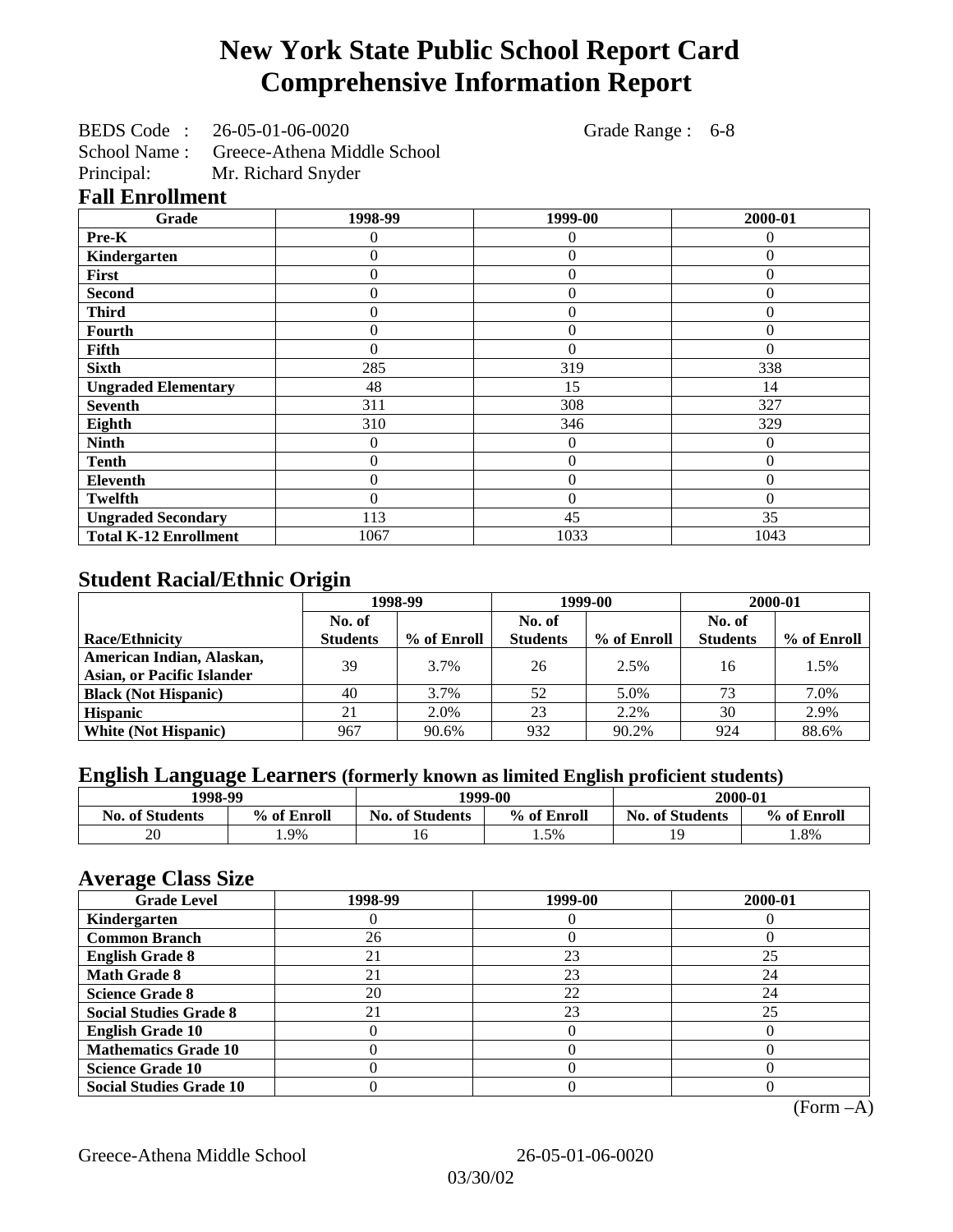# **District Need to Resource Capacity Category**

| <b>N/RC Category</b> | <b>Description</b>                                                  |
|----------------------|---------------------------------------------------------------------|
|                      | This is a school district with average student needs in relation to |
|                      | district resource capacity.                                         |

### **Similar School Group and Description**

| <b>Similar School Group</b> | <b>Description</b>                                                     |
|-----------------------------|------------------------------------------------------------------------|
| 32                          | All schools in this group are middle level schools in school districts |
|                             | with average student needs in relation to district resource capacity.  |
|                             | The schools in this group are in the middle range of student needs     |
|                             | for middle level schools in these districts.                           |

**All schools within the same N/RC category are divided into three similar groups defined by the percentage of students in the school who are eligible for the free lunch program and/or who are English Language Learners (formerly known as Limited English proficient).**

## **Attendance and Suspension**

|                               |                  | 1997-98 |                 | 1998-99 | 1999-00         |         |
|-------------------------------|------------------|---------|-----------------|---------|-----------------|---------|
|                               | $%$ of<br>No. of |         | No. of          | $%$ of  | No. of          | $%$ of  |
|                               | <b>Students</b>  | Enroll. | <b>Students</b> | Enroll. | <b>Students</b> | Enroll. |
| <b>Annual Attendance Rate</b> |                  | 95.9%   |                 | 95.1%   |                 | 95.5%   |
| <b>Student Suspensions</b>    | 85               | 7.8%    | 61              | 5.7%    | 78              | 7.5%    |

## **Student Socioeconomic and Stability Indicators (Percent of Enrollment)**

|                          | 1998-99    | 1999-00 | 2000-01 |
|--------------------------|------------|---------|---------|
| <b>Free Lunch</b>        | 8.6%       | 11.1%   | 13.6%   |
| <b>Reduced Lunch</b>     | 4.3%       | 4.3%    | 3.5%    |
| <b>Public Assistance</b> | $1 - 10\%$ | 1-10%   | 1-10%   |
| <b>Student Stability</b> | 91-100%    | 94%     | 95%     |

### **Staff Counts**

| <b>Staff</b>                            | 2000-01 |
|-----------------------------------------|---------|
| <b>Total Teachers</b>                   | 78      |
| <b>Total Other Professional Staff</b>   |         |
| <b>Total Paraprofessionals</b>          |         |
| <b>Teaching out of Certification *</b>  |         |
| <b>Teachers with Temporary Licenses</b> |         |

\*Teaching out of certification more than on an incidental basis.

(Form –B)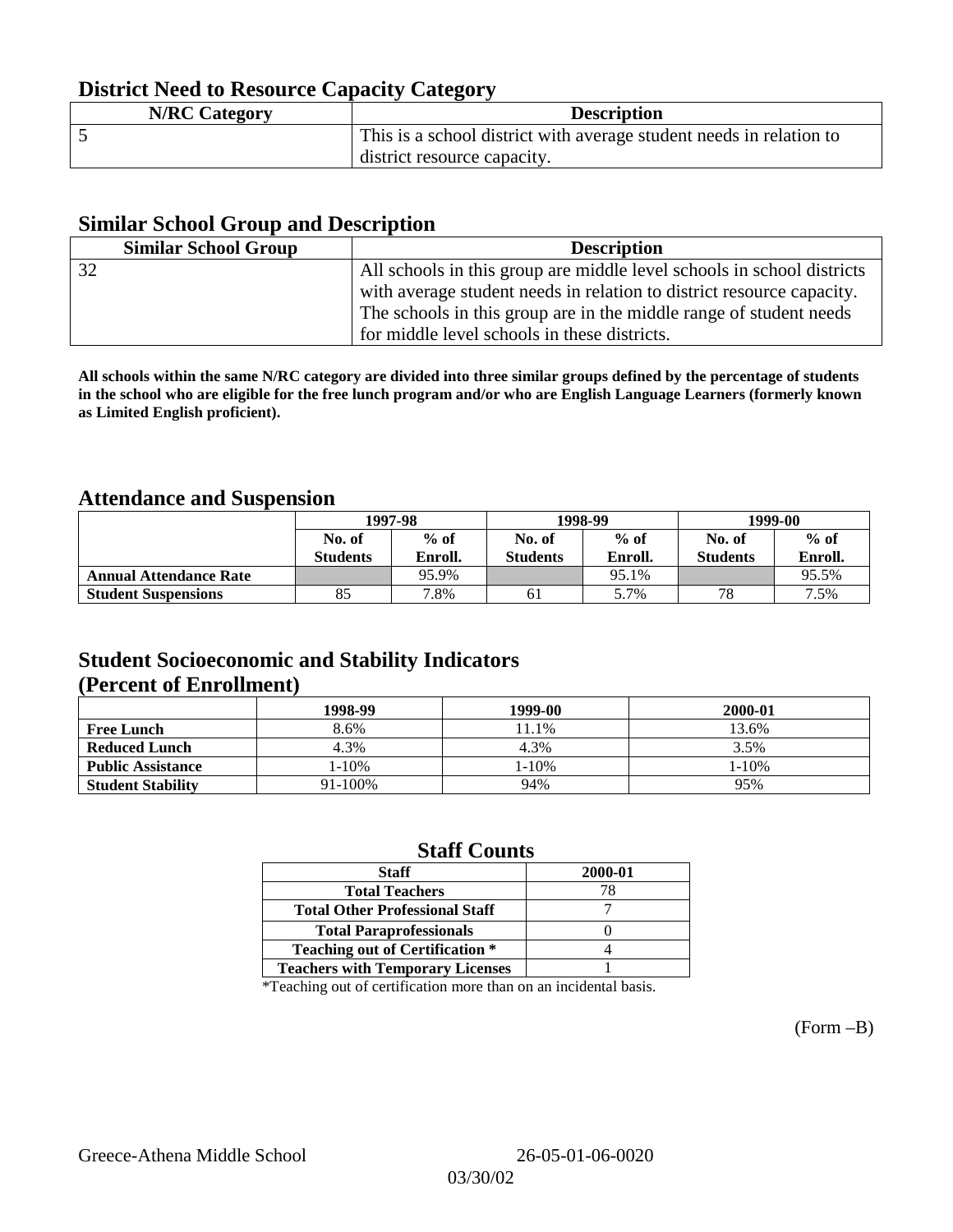# **Second Language Proficiency Examinations**

|                |            | 1998-99   |                   | 1999-00   | 2000-01    |           |  |
|----------------|------------|-----------|-------------------|-----------|------------|-----------|--|
| <b>Test</b>    | No. Tested | % Passing | <b>No. Tested</b> | % Passing | No. Tested | % Passing |  |
| French         | 4،         | 93%       |                   | 0%        |            | 100%      |  |
| <b>German</b>  |            | 100%      |                   | 100%      |            | 100%      |  |
| <b>Italian</b> | 4          | 100%      | 18                | 100%      |            | 100%      |  |
| Latin          |            | 0%        |                   | 0%        |            | 0%        |  |
| <b>Spanish</b> | 50         | 100%      | 48                | 100%      |            | 100%      |  |

#### **General Education Students**

#### **Students with Disabilities**

|                | 1998-99    |           |                   | 1999-00   | 2000-01           |           |  |
|----------------|------------|-----------|-------------------|-----------|-------------------|-----------|--|
| <b>Test</b>    | No. Tested | % Passing | <b>No. Tested</b> | % Passing | <b>No. Tested</b> | % Passing |  |
| French         | NA         | <b>NA</b> |                   | 0%        |                   | 0%        |  |
| <b>German</b>  | <b>NA</b>  | NA        |                   | 0%        |                   | 0%        |  |
| Italian        | <b>NA</b>  | NA        |                   | 0%        |                   | 0%        |  |
| Latin          | <b>NA</b>  | NA        |                   | $0\%$     |                   | 0%        |  |
| <b>Spanish</b> | <b>NA</b>  | NA        |                   |           |                   | 0%        |  |

**School reports contain data for students with disabilities for the 1999-00 and 2000-01 school years only because of changes in data collection procedures; 1998-99 data do not appear. District reports contain data for all students with disabilities enrolled in the district for the 1998-99, 1999-00 and 2000-01 school years.**

(Form – D)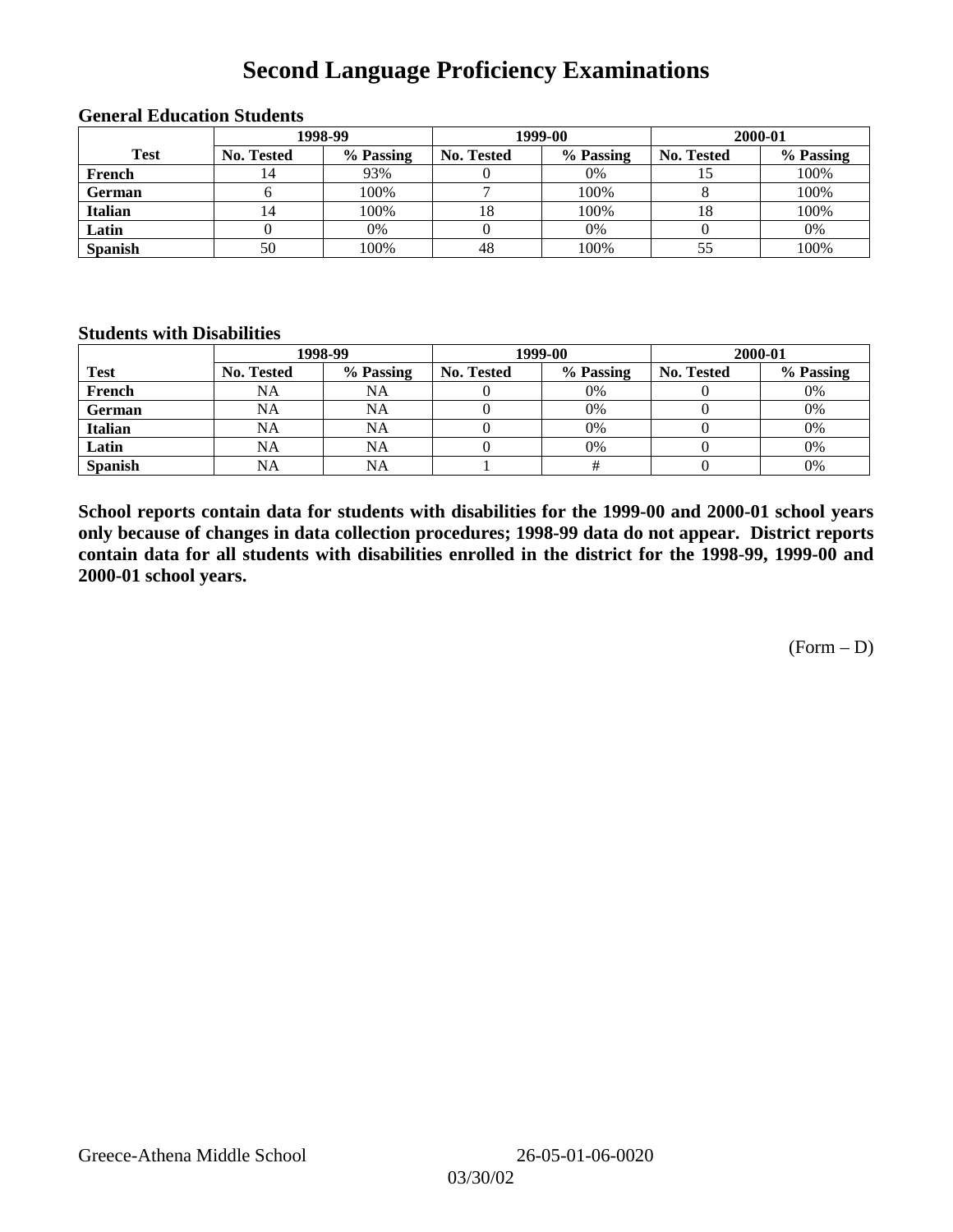|                                                                                     | <b>All Students</b> |                                                 |                  | <b>Students with Disabilities</b> |                           |                  |  |  |
|-------------------------------------------------------------------------------------|---------------------|-------------------------------------------------|------------------|-----------------------------------|---------------------------|------------------|--|--|
|                                                                                     | 1999                | 2000                                            | 2001             | 1999                              | 2000                      | 2001             |  |  |
|                                                                                     |                     | <b>Comprehensive English</b>                    |                  |                                   |                           |                  |  |  |
| Number Tested                                                                       | $\theta$            | $\Omega$                                        | $\boldsymbol{0}$ | $\boldsymbol{0}$                  | $\mathbf{0}$              | $\mathbf{0}$     |  |  |
| Number scoring 55 to 100                                                            | $\boldsymbol{0}$    | $\boldsymbol{0}$                                | $\boldsymbol{0}$ | $\mathbf{0}$                      | $\mathbf{0}$              | $\mathbf{0}$     |  |  |
| Number scoring 65 to 100                                                            | $\overline{0}$      | $\overline{0}$                                  | $\overline{0}$   | $\overline{0}$                    | $\overline{0}$            | $\mathbf{0}$     |  |  |
| Number scoring 85 to 100                                                            | $\overline{0}$      | $\overline{0}$                                  | $\overline{0}$   | $\overline{0}$                    | $\overline{0}$            | $\Omega$         |  |  |
| Percentage of Tested Scoring 55-100                                                 | 0%                  | 0%                                              | 0%               | 0%                                | 0%                        | 0%               |  |  |
| Percentage of Tested Scoring 65-100                                                 | 0%                  | 0%                                              | 0%               | 0%                                | 0%                        | 0%               |  |  |
| Percentage of Tested Scoring 85-100                                                 | 0%                  | 0%                                              | 0%               | 0%                                | 0%                        | 0%               |  |  |
|                                                                                     |                     | Math I                                          |                  |                                   |                           |                  |  |  |
| <b>Number Tested</b><br>62<br>65<br>68<br>$\boldsymbol{0}$<br>$\boldsymbol{0}$<br>1 |                     |                                                 |                  |                                   |                           |                  |  |  |
| Number scoring 55 to 100                                                            | 62                  | 65                                              | 68               | $\overline{0}$                    | $\overline{\overline{t}}$ | $\mathbf{0}$     |  |  |
| Number scoring 65 to 100                                                            | 62                  | 65                                              | 68               | $\overline{0}$                    | $\overline{\overline{t}}$ | $\mathbf{0}$     |  |  |
| Number scoring 85 to 100                                                            | $\overline{56}$     | $\overline{64}$                                 | $\overline{62}$  | $\overline{0}$                    | #                         | $\overline{0}$   |  |  |
| Percentage of Tested Scoring 55-100                                                 | 100%                | 100%                                            | 100%             | $0\%$                             | $\overline{\overline{}}$  | 0%               |  |  |
| Percentage of Tested Scoring 65-100                                                 | 100%                | 100%                                            | 100%             | 0%                                | $\#$                      | 0%               |  |  |
| Percentage of Tested Scoring 85-100                                                 | 90%                 | 98%                                             | 91%              | $0\%$                             | $\overline{+}$            | 0%               |  |  |
|                                                                                     |                     | Math A                                          |                  |                                   |                           |                  |  |  |
| Number Tested                                                                       | $\boldsymbol{0}$    | $\mathbf{0}$                                    | $\boldsymbol{0}$ | $\boldsymbol{0}$                  | $\boldsymbol{0}$          | $\boldsymbol{0}$ |  |  |
| Number scoring 55 to 100                                                            | $\boldsymbol{0}$    | $\boldsymbol{0}$                                | $\overline{0}$   | $\overline{0}$                    | $\overline{0}$            | $\boldsymbol{0}$ |  |  |
| Number scoring 65 to 100                                                            | $\mathbf{0}$        | $\mathbf{0}$                                    | $\mathbf{0}$     | $\overline{0}$                    | $\mathbf{0}$              | $\boldsymbol{0}$ |  |  |
| Number scoring 85 to 100                                                            | $\overline{0}$      | $\overline{0}$                                  | $\mathbf{0}$     | $\overline{0}$                    | $\mathbf{0}$              | $\mathbf{0}$     |  |  |
| Percentage of Tested Scoring 55-100                                                 | 0%                  | 0%                                              | 0%               | 0%                                | 0%                        | 0%               |  |  |
| Percentage of Tested Scoring 65-100                                                 | 0%                  | 0%                                              | $\overline{0\%}$ | $\overline{0\%}$                  | $\overline{0\%}$          | $\overline{0\%}$ |  |  |
| Percentage of Tested Scoring 85-100                                                 | 0%                  | 0%                                              | 0%               | 0%                                | 0%                        | 0%               |  |  |
|                                                                                     |                     | Global Studies (last administered January 2000) |                  |                                   |                           |                  |  |  |
| Number Tested                                                                       | $\boldsymbol{0}$    | $\boldsymbol{0}$                                |                  | $\mathbf{0}$                      | $\boldsymbol{0}$          |                  |  |  |
| Number scoring 55 to 100                                                            | $\overline{0}$      | $\overline{0}$                                  |                  | $\overline{0}$                    | $\overline{0}$            |                  |  |  |
| Number scoring 65 to 100                                                            | $\mathbf{0}$        | $\mathbf{0}$                                    |                  | $\theta$                          | $\mathbf{0}$              |                  |  |  |
| Number scoring 85 to 100                                                            | $\overline{0}$      | $\mathbf{0}$                                    |                  | $\overline{0}$                    | $\mathbf{0}$              |                  |  |  |
| Percentage of Tested Scoring 55-100                                                 | 0%                  | 0%                                              |                  | 0%                                | 0%                        |                  |  |  |
| Percentage of Tested Scoring 65-100                                                 | 0%                  | 0%                                              |                  | $0\%$                             | 0%                        |                  |  |  |
| Percentage of Tested Scoring 85-100                                                 | 0%                  | $\overline{0\%}$                                |                  | 0%                                | 0%                        |                  |  |  |
| Global History and Geography (first administered June 2000)                         |                     |                                                 |                  |                                   |                           |                  |  |  |
| Number Tested                                                                       |                     | 0                                               | $\overline{0}$   |                                   | $\mathbf{0}$              | $\mathbf{0}$     |  |  |
| Number scoring 55 to 100                                                            |                     | $\boldsymbol{0}$                                | $\overline{0}$   |                                   | $\boldsymbol{0}$          | $\boldsymbol{0}$ |  |  |
| Number scoring 65 to 100                                                            |                     | $\mathbf{0}$                                    | $\overline{0}$   |                                   | $\overline{0}$            | $\boldsymbol{0}$ |  |  |
| Number scoring 85 to 100                                                            |                     | $\overline{0}$                                  | $\overline{0}$   |                                   | $\overline{0}$            | $\overline{0}$   |  |  |
| Percentage of Tested Scoring 55-100                                                 |                     | 0%                                              | 0%               |                                   | 0%                        | 0%               |  |  |
| Percentage of Tested Scoring 65-100                                                 |                     | 0%                                              | 0%               |                                   | 0%                        | 0%               |  |  |
| Percentage of Tested Scoring 85-100                                                 |                     | 0%                                              | 0%               |                                   | 0%                        | 0%               |  |  |

 $(Form - G)$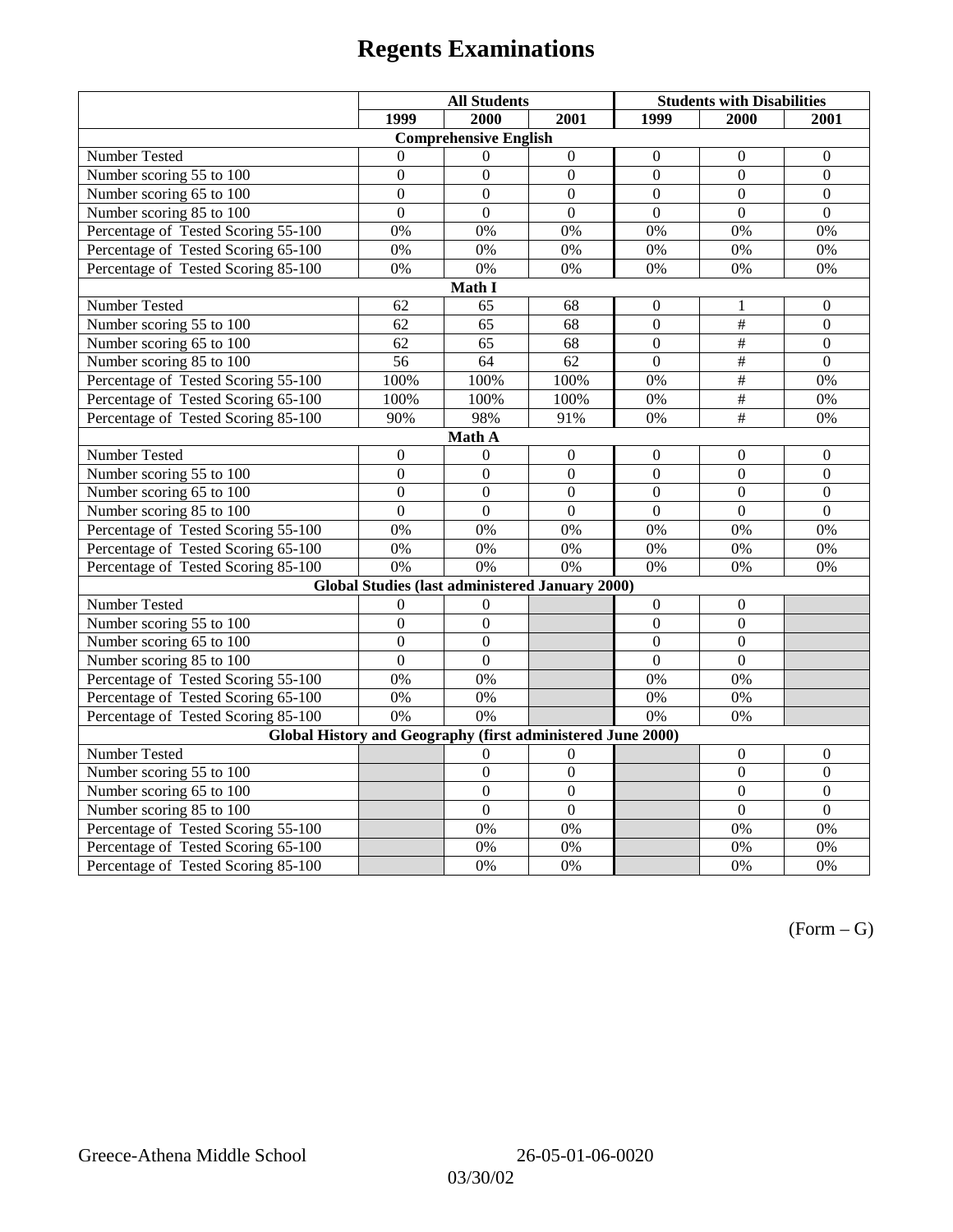# **Average Grade Enrollment**

### **All Students**

| Year | Grade 9<br><b>Enrollment</b><br>(June) | Grade 10<br><b>Enrollment</b><br>(June) | Grade 11<br><b>Enrollment</b><br>(June) | Grade 12<br><b>Enrollment</b><br>(June) | $AGE^*$ |
|------|----------------------------------------|-----------------------------------------|-----------------------------------------|-----------------------------------------|---------|
| 1999 |                                        |                                         |                                         |                                         | 371     |
| 2000 |                                        |                                         |                                         |                                         | 362     |
| 2001 |                                        |                                         |                                         |                                         | 329     |

\* In schools with no grade 9 - 12 enrollment, AGE is the grade 8 enrollment

#### **Students with Disabilities**

| Year | Grade 9<br><b>Enrollment</b><br>(June) | Grade 10<br><b>Enrollment</b><br>(June) | Grade 11<br><b>Enrollment</b><br>(June) | Grade 12<br><b>Enrollment</b><br>(June) | $AGE^*$ |
|------|----------------------------------------|-----------------------------------------|-----------------------------------------|-----------------------------------------|---------|
| 1999 |                                        |                                         |                                         |                                         | 74      |
| 2000 |                                        |                                         |                                         |                                         | 58      |
| 2001 |                                        |                                         |                                         |                                         | 55      |

\* In schools with no grade 9 - 12 enrollment, AGE is the grade 8 enrollment

(Form – I)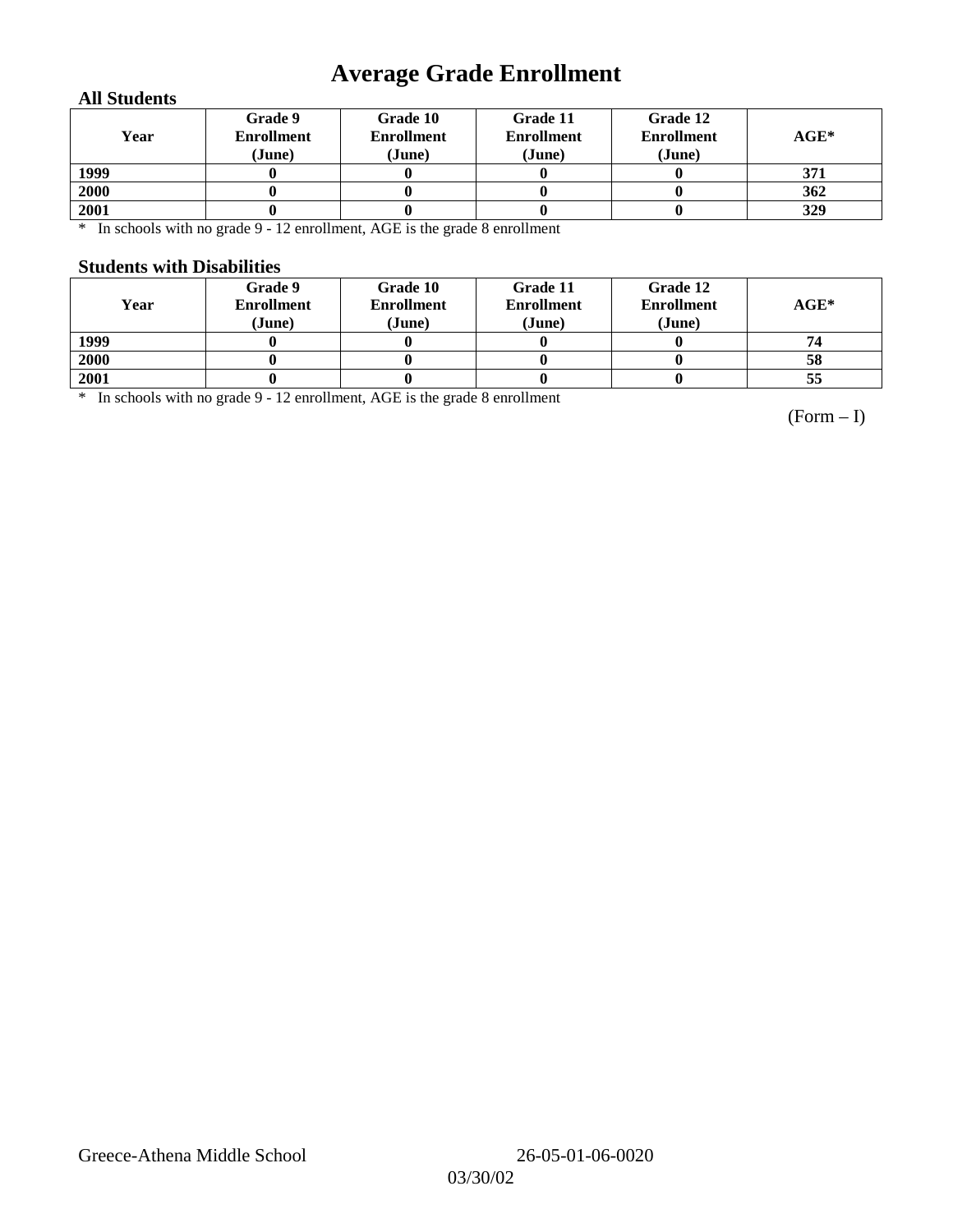|                                       | <b>All Students</b> |                            |                | <b>Students with Disabilities</b> |                |          |  |  |
|---------------------------------------|---------------------|----------------------------|----------------|-----------------------------------|----------------|----------|--|--|
|                                       | 1999                | 2000                       | 2001           | 1999                              | 2000           | 2001     |  |  |
| <b>Average Grade Enrollment (AGE)</b> | 371                 | 362                        | 329            | 74                                | 58             | 55       |  |  |
| <b>Comprehensive Spanish</b>          |                     |                            |                |                                   |                |          |  |  |
| <b>Number Tested</b>                  | $\theta$            | $\Omega$                   | 3              | $\overline{0}$                    | $\overline{0}$ | 2        |  |  |
| Number scoring 55 to 100              | $\mathbf{0}$        | $\theta$                   | #              | $\theta$                          | $\theta$       | #        |  |  |
| Number scoring 65 to 100              | $\boldsymbol{0}$    | $\mathbf{0}$               | #              | $\theta$                          | $\theta$       | #        |  |  |
| Number scoring 85 to 100              | $\theta$            | $\theta$                   | #              | $\theta$                          | $\Omega$       | #        |  |  |
| Percentage of AGE Tested              | 0%                  | 0%                         | $\#$           | 0%                                | 0%             | $\#$     |  |  |
| Percentage of AGE Scoring 55-100      | 0%                  | 0%                         | $\#$           | 0%                                | 0%             | $\#$     |  |  |
| Percentage of AGE Scoring 65-100      | 0%                  | 0%                         | #              | 0%                                | 0%             | #        |  |  |
| Percentage of AGE Scoring 85-100      | 0%                  | 0%                         | #              | 0%                                | 0%             | #        |  |  |
| Percentage of Tested Scoring 65-100   | 0%                  | 0%                         | #              | $0\%$                             | 0%             | #        |  |  |
|                                       |                     | <b>Comprehensive Latin</b> |                |                                   |                |          |  |  |
| Number Tested                         | 0                   | $\left( \right)$           | $\theta$       | $\overline{0}$                    | $\overline{0}$ | $\theta$ |  |  |
| Number scoring 55 to 100              | $\overline{0}$      | $\theta$                   | $\overline{0}$ | $\overline{0}$                    | $\theta$       | $\theta$ |  |  |
| Number scoring 65 to 100              | $\mathbf{0}$        | $\theta$                   | $\theta$       | $\theta$                          | $\theta$       | $\Omega$ |  |  |
| Number scoring 85 to 100              | $\theta$            | $\theta$                   | $\theta$       | $\theta$                          | $\theta$       | $\Omega$ |  |  |
| Percentage of AGE Tested              | 0%                  | 0%                         | 0%             | 0%                                | 0%             | 0%       |  |  |
| Percentage of AGE Scoring 55-100      | 0%                  | 0%                         | 0%             | 0%                                | 0%             | 0%       |  |  |
| Percentage of AGE Scoring 65-100      | 0%                  | 0%                         | 0%             | 0%                                | 0%             | 0%       |  |  |
| Percentage of AGE Scoring 85-100      | 0%                  | 0%                         | 0%             | 0%                                | 0%             | 0%       |  |  |
| Percentage of Tested Scoring 65-100   | 0%                  | 0%                         | 0%             | 0%                                | 0%             | 0%       |  |  |

(Form – K)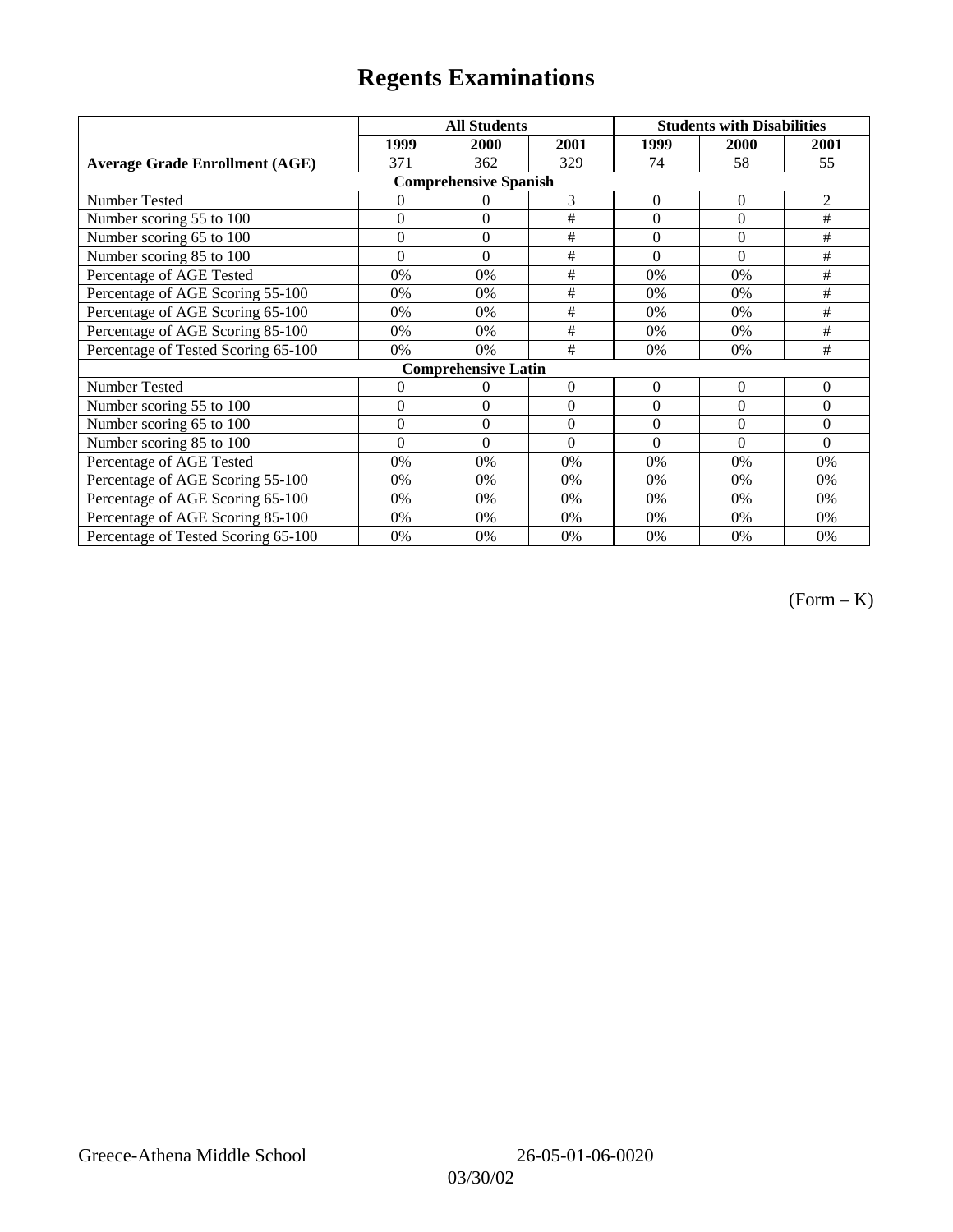|                                       | <b>All Students</b> |                         |                  | <b>Students with Disabilities</b> |                  |                  |  |  |
|---------------------------------------|---------------------|-------------------------|------------------|-----------------------------------|------------------|------------------|--|--|
|                                       | 1999                | 2000                    | 2001             | 1999                              | 2000             | 2001             |  |  |
| <b>Average Grade Enrollment (AGE)</b> | 371                 | 362                     | 329              | 74                                | 58               | 55               |  |  |
| Math II                               |                     |                         |                  |                                   |                  |                  |  |  |
| Number Tested                         | $\boldsymbol{0}$    | 1                       | $\boldsymbol{0}$ | $\boldsymbol{0}$                  | $\boldsymbol{0}$ | $\boldsymbol{0}$ |  |  |
| Number scoring 55 to 100              | $\overline{0}$      | $\#$                    | $\overline{0}$   | $\overline{0}$                    | $\overline{0}$   | $\mathbf{0}$     |  |  |
| Number scoring 65 to 100              | $\mathbf{0}$        | $\#$                    | $\overline{0}$   | $\overline{0}$                    | $\mathbf{0}$     | $\boldsymbol{0}$ |  |  |
| Number scoring 85 to 100              | $\overline{0}$      | $\overline{\#}$         | $\overline{0}$   | $\overline{0}$                    | $\overline{0}$   | $\overline{0}$   |  |  |
| Percentage of AGE Tested              | 0%                  | $\overline{\ddot{\pi}}$ | 0%               | 0%                                | 0%               | 0%               |  |  |
| Percentage of AGE Scoring 55-100      | 0%                  | $\#$                    | 0%               | 0%                                | 0%               | 0%               |  |  |
| Percentage of AGE Scoring 65-100      | 0%                  | $\#$                    | 0%               | 0%                                | 0%               | 0%               |  |  |
| Percentage of AGE Scoring 85-100      | 0%                  | $\#$                    | 0%               | 0%                                | 0%               | 0%               |  |  |
| Percentage of Tested Scoring 65-100   | 0%                  | $\overline{\#}$         | 0%               | 0%                                | 0%               | 0%               |  |  |
|                                       |                     | <b>Math III</b>         |                  |                                   |                  |                  |  |  |
| <b>Number Tested</b>                  | $\mathbf{0}$        | $\theta$                | $\mathbf{0}$     | $\mathbf{0}$                      | $\mathbf{0}$     | $\mathbf{0}$     |  |  |
| Number scoring 55 to 100              | $\overline{0}$      | $\overline{0}$          | $\overline{0}$   | $\overline{0}$                    | $\overline{0}$   | $\mathbf{0}$     |  |  |
| Number scoring 65 to 100              | $\boldsymbol{0}$    | $\boldsymbol{0}$        | $\overline{0}$   | $\theta$                          | $\theta$         | $\theta$         |  |  |
| Number scoring 85 to 100              | $\overline{0}$      | $\theta$                | $\theta$         | $\theta$                          | $\theta$         | $\Omega$         |  |  |
| Percentage of AGE Tested              | 0%                  | 0%                      | 0%               | 0%                                | 0%               | 0%               |  |  |
| Percentage of AGE Scoring 55-100      | 0%                  | 0%                      | 0%               | 0%                                | 0%               | 0%               |  |  |
| Percentage of AGE Scoring 65-100      | 0%                  | 0%                      | 0%               | 0%                                | 0%               | 0%               |  |  |
| Percentage of AGE Scoring 85-100      | 0%                  | 0%                      | 0%               | 0%                                | 0%               | 0%               |  |  |
| Percentage of Tested Scoring 65-100   | 0%                  | 0%                      | 0%               | 0%                                | 0%               | 0%               |  |  |
| Math B (first administered June 2001) |                     |                         |                  |                                   |                  |                  |  |  |
| Number Tested                         |                     |                         | $\overline{0}$   |                                   |                  | $\theta$         |  |  |
| Number scoring 55 to 100              |                     |                         | $\overline{0}$   |                                   |                  | $\Omega$         |  |  |
| Number scoring 65 to 100              |                     |                         | $\overline{0}$   |                                   |                  | $\mathbf{0}$     |  |  |
| Number scoring 85 to 100              |                     |                         | $\theta$         |                                   |                  | $\mathbf{0}$     |  |  |
| Percentage of AGE Tested              |                     |                         | 0%               |                                   |                  | 0%               |  |  |
| Percentage of AGE Scoring 55-100      |                     |                         | 0%               |                                   |                  | 0%               |  |  |
| Percentage of AGE Scoring 65-100      |                     |                         | 0%               |                                   |                  | 0%               |  |  |
| Percentage of AGE Scoring 85-100      |                     |                         | 0%               |                                   |                  | 0%               |  |  |
| Percentage of Tested Scoring 65-100   |                     |                         | 0%               |                                   |                  | 0%               |  |  |

 $(Form - L)$